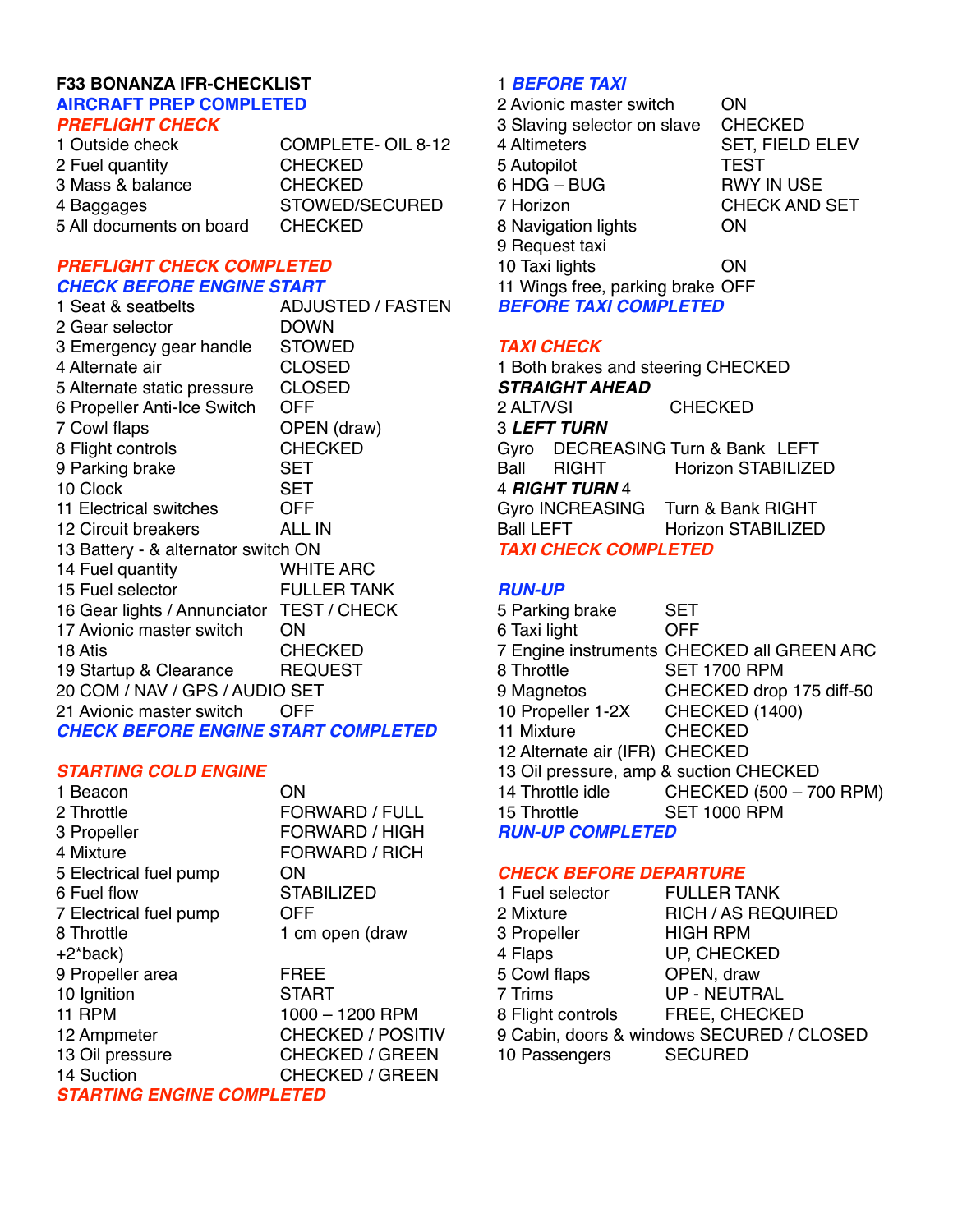# *IFR PREPARATION*

1 ATC Clearance and SID READ/CHECKED 2 Avionic Setting CHECKED 3 **AUDIO Panel** CHECKED 4 MKR CHECKED 5 GYRO & HDG – Bug CHECKED 6 Flightplan – GPS EDIT READ CHECKED 7 Transition Altitude READ CHECKED 8 TAKE – of - Briefing ROUTE, SPEED

# *EMERGENCY BRIEFING*

9 On the Runway Throttle Back / Brake / Return 10 After Departure Nose Down / Glide Speed 105Kt 11 Select Landing Field *CHECK BEFORE DEPARTURE COMPLETED*

# *LINE UP CHECK*

1 Approach sector & runway CHECK, FREE 2 Landing light **CON** 3 Strobe lights ON 4 Transponder SET 5 Pitot - heat 
AS REQUIRED 6 Propeller Anti-Ice Switch AS REQUIRED *LINE UP CHECK COMPLETED*

# *TAKE OFF CHECK*

# *WHEN ESTABLISHED ON CENTERLINE*

1 Gyros 
CHECKED 1 2 HDG – BUG SET RWY HEADING 2 *WHEN CLEARD FOR TAKE - OFF* 1 Time 
CHECKED / NOTED 2 Throttle advance full 29.6 MP – 2700 RPM *CALL OUT DURING TAKE OFF* 1 Power Check 29.6 MP / 2700 RPM 2 Speed up 
CHECKED  $3$  Rotate  $Vr = 71$  KIAS

*TAKE OFF CHECK COMPLETED*

# *AFTER DEPARTURE*

1 Positive Rate SPEED CHECKED 2 Increase speed (Vx) 77 KIAS 3 Gear Break 
BREAK and UP (end rwy) 4 Increase speed (Vy) 96 KIAS 5 Throttle Control 25 MP 5 6 Propeller Control 2500 RPM 7 Mixture 
20 GAL / H *AFTER TAKE OFF CHECK COMPLETED*

# *CLIMB CHECK*

| 1 Gear                                  | UP                    |  |
|-----------------------------------------|-----------------------|--|
| 2 Flaps                                 | UP                    |  |
| 3 Cowl flaps                            | <b>OPEN</b>           |  |
| 4 Power                                 | 25 MP 2500 RPM 20 G/h |  |
| 5 Landing light                         | <b>AS REQUIRED</b>    |  |
| <b>WHEN PASSING TRANSITION ALTITUDE</b> |                       |  |
| 6 Altimeters                            | STANDART(1013)        |  |
| 7 Cruise climb                          | <b>107 KIAS</b>       |  |
| <b>CLIMB CHECK COMPLETED</b>            |                       |  |

# *CRUISE CHECK*

1 Altimeter & gyro SET 2 Cruise power / mixture 22/2300/14-15 G/h. 3 Cowl flaps AS REQUIRED 4 Pitot - heat AS REQUIRED 5 Propeller Anti-Ice AS REQUIRED 6 Engine instruments CHECKED (Green) 7 Fuel quantity CHECKED (ENDURANCE) *CRUISE CHECK COMPLETED*

# *DESCENT CHECK*

| 1 ATIS                                   | <b>RECEIVED</b>      |  |
|------------------------------------------|----------------------|--|
| 2 Approach briefing                      | <b>COMPLETED</b>     |  |
| <b>3 Circuit Breakers</b>                | <b>CHECKED</b>       |  |
| 4 Directional Gyro                       | <b>CHECKED / SET</b> |  |
| 5 Further Planning                       | <b>AVIONIC SET</b>   |  |
| 6 Mixture (when descending) AS RECQUIRED |                      |  |
| <b>DESCENT CHECK COMPLETED</b>           |                      |  |

# *APPROACH CHECK* (*WHEN CLEARD TO AN ALTITUDE)*

| 1 Altimeter                     | <b>SET</b>         |
|---------------------------------|--------------------|
| 2 Landing light                 | ON                 |
| 3 Fuel                          | <b>CHECKED</b>     |
| 4 Fuel selector                 | <b>FULLER TANK</b> |
| 5 Fuel pump                     | OFF                |
| 6 Cowl flaps                    | <b>CLOSED</b>      |
| <b>APPROACH CHECK COMPLETED</b> |                    |

#### *POWER SETTING*

Power Not below 20 MP (APP Speed 20/23 ) Flaps below 154 KIAS App 15° / below 123 KIAS  $30^\circ$ 

Gear below 154 KIAS App speed 90-95 KIAS *WIND*

Max Crosswind 17 Kt Head Wind over 10 Kt + 1/2 to App. Speed

# *WHEN CLEARED FOR THE APPROACH*

1 Navigation Setting HSI SET TO VLOC/GPS